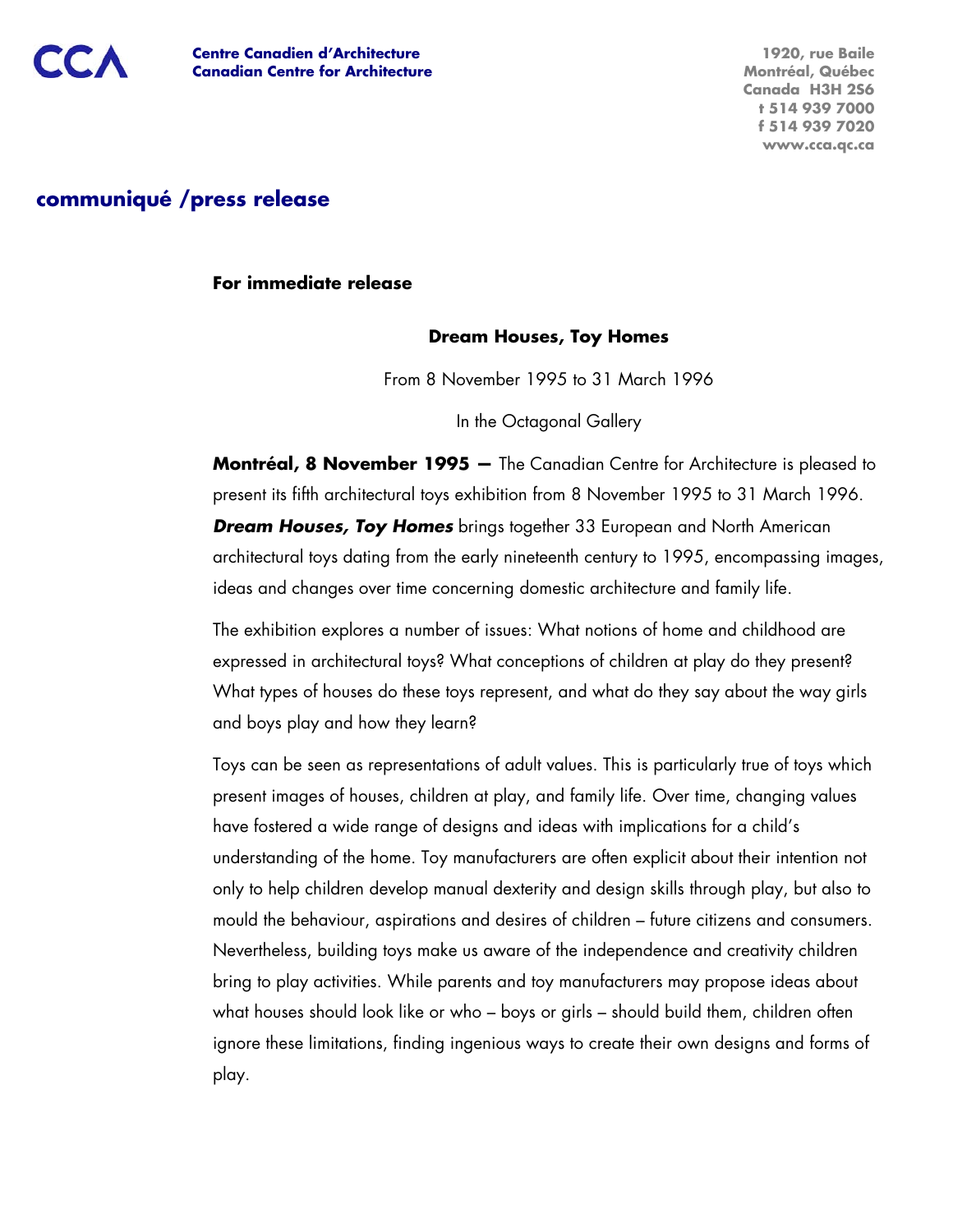Organised by guest curator Alice T. Friedman, Professor of Art and Co-Director of the Architecture Program at Wellesley College, in Massachusetts, *Dream Houses, Toy*  **Homes** explores these ideas in five roughly chronological sections:

- **Domesticating Childhood** includes a number of toys which show the Victorian home as a private sanctuary of family life. Many box covers, depicting cherubic boys and girls playing together in gardens and parlours, present the home as a place that protects the innocence of childhood. A number of nineteenth-century toys have been assembled in this section to show a variety of middle-class "dream-houses".
	- **· Home Improvements** brings together turn-of-the-century toys suggesting that play can provide a route to self-improvement and healthy living. Many such toys focus on the educational benefits of playing with simple blocks that encourage experimentation with shapes and spaces. Others emphasize the benefits of "progress" through new materials. Some favour simple, unornamented designs and "clean" lines, contrasting with the decorative details, colours, and textured surfaces in the houses of the earlier era.
	- **Boy Builders** provides examples of construction toys from the 1920s and '30s marketed specifically for boys, indicating a new emphasis on gender roles in the toys of these years. Boys were encouraged to try their hand at engineering in skyscrapers and fantasy structures, while girls were often shown as admiring onlookers, or not represented at all.
	- · In **Suburban Dreams,** a range of single-family house models from the 1920s to the 1950s has been assembled, revealing the dominant preference for cozy cottages and bungalows, and the optimistic view of home life that accompanied the spread of suburban living. This series of examples ends with the first plastic toy in the exhibition, Design-a-House (c. 1958), which builds various ranch-houses and splitlevel designs common to the period.
	- **Batteries Not Included** looks at contemporary toys, showing the radical changes in colour, design, and detailing made possible by injection-mould plastics. The continuing hold of the single-family "dream-house" on the popular imagination is explored, as is the importance of television advertising, and the increased emphasis